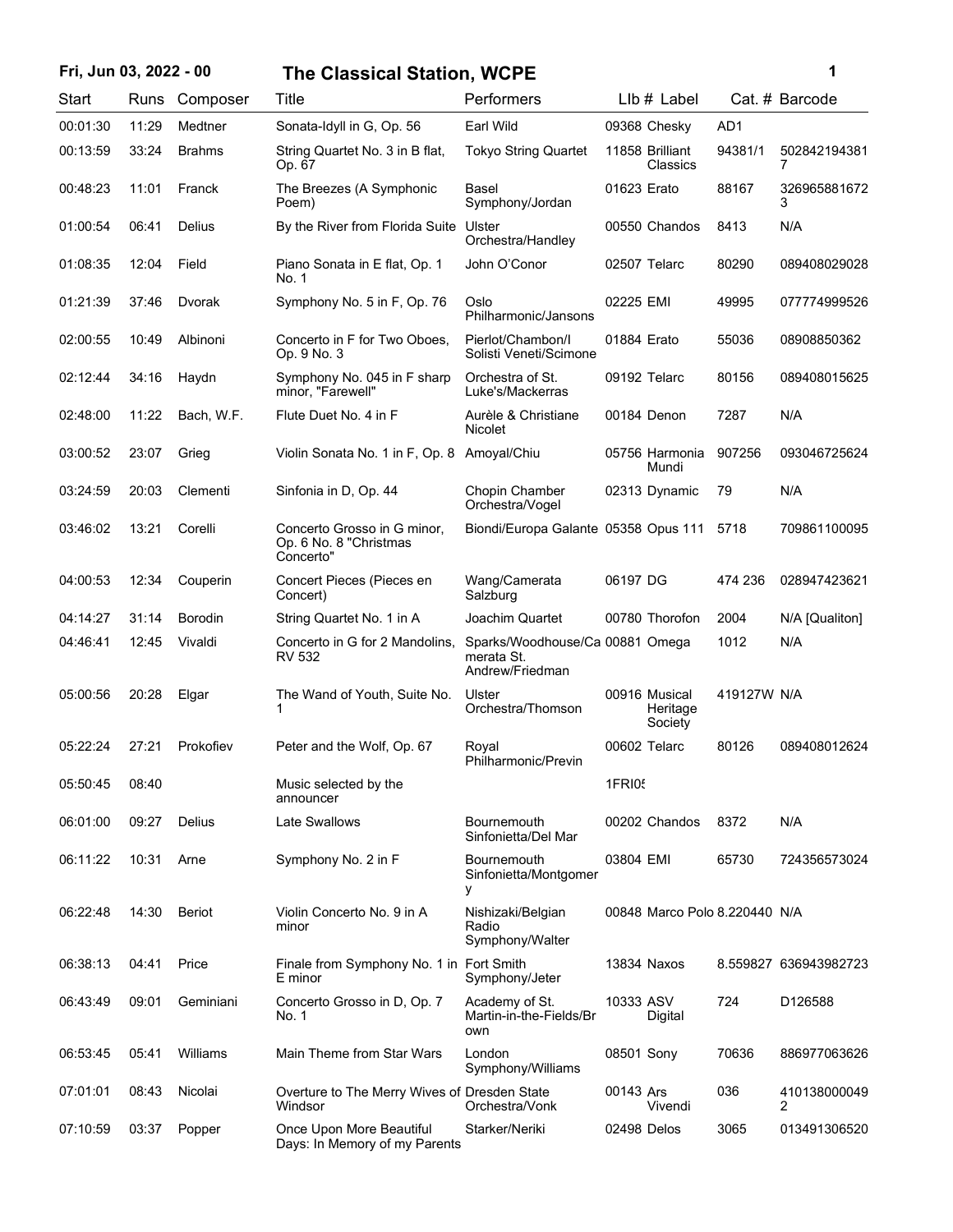| Fri, Jun 03, 2022 - 07 |       |                     | <b>The Classical Station, WCPE</b>                           |                                                        |               |                        |                | 2                                           |
|------------------------|-------|---------------------|--------------------------------------------------------------|--------------------------------------------------------|---------------|------------------------|----------------|---------------------------------------------|
| Start                  |       | Runs Composer       | Title                                                        | Performers                                             |               | $Llb \#$ Label         |                | Cat. # Barcode                              |
| 07:16:11               | 15:42 | Ravel               | <b>Bolero</b>                                                | <b>Berlin</b><br>Philharmonic/Karajan                  | 05066 DG      |                        | 289 457<br>496 | 028945749624                                |
| 07:33:08               | 02:52 | Fauré               | Berceuse, Op. 16                                             | Galway/National<br>Philharmonic/Measha<br>m            | 00860 RCA     |                        | 4810           | 07863548102                                 |
| 07:37:15               | 22:10 | Mozart              | Oboe Concerto in C, K, 314                                   | Theodore/City of<br>London<br>Sinfonia/Hickox          |               | 02480 Chandos          | 9051           | 095115905128                                |
| 08:01:00               | 09:28 | Sanz                | Suite Espanola                                               | C. Romero                                              | 01707 Delos   |                        | 1005           | N/A                                         |
| 08:11:43               | 10:13 | Weber               | Invitation to the Dance, Op. 65                              | Bergen<br>Philharmonic/Manze                           |               | 13497 Hyperion         | 68193          | 034571281933                                |
| 08:23:11               | 04:33 | Bach                | Finale from Concerto in D for 3<br>Violins, BWV 1064         | Spivakov/Futer/Garlitsk 00114 RCA<br>y/Moscow Virtuosi |               |                        | 7991           | 078635799125                                |
| 08:29:44               | 06:16 | Reznicek            | Overture to Donna Diana                                      | Symphony Nova<br>Scotia/Tintner                        | 04462 CBC     |                        | 5167           | 059582516720                                |
| 08:37:15               | 05:37 | Dvorak              | Finale from String Quartet No.<br>12 in F, Op. 96 "American" | <b>Blair Quartet</b>                                   | 03066 Warner  | Bros.                  | 45855          | 093624585527                                |
| 08:44:07               | 06:08 | Schubert            | <b>Military March</b>                                        | <b>Vladimir Horowitz</b>                               | 00520 DG      |                        | 419 217        | 028941921727                                |
| 08:51:30               | 07:54 |                     | Music selected by the<br>announcer                           |                                                        | <b>1FRI08</b> |                        |                |                                             |
| 09:01:14               | 38:17 | Chopin              | Preludes, Op. 28                                             | Vlado Perlemuter                                       | 00879 Nimbus  |                        | 5064           | 08360350642                                 |
| 09:40:46               | 07:19 | Handel              | Suite in D for Trumpet and<br>Strings, "Water Piece"         | Balsom/English<br>Concert/Pinnock                      | 10418 EMI     |                        | 40329          | 509994403292<br>0                           |
| 09:49:35               | 09:49 | Bach, J.C.          | Overture No. 1 in D                                          | Academy of Ancient<br>Music/Hogwood                    |               | 00757 L'Oiseau<br>Lyre | 417 148        | 028941714824                                |
| 10:01:14               | 25:30 | Haydn               | Symphony No. 092 in G,<br>"Oxford"                           | La Petite<br>Bande/Kuijken                             | 02354 Virgin  |                        | 91499          | 075679149923                                |
| 10:28:14               | 31:10 | Schumann            | Piano Concerto in A minor, Op.<br>54                         | Brendel/Vienna<br>Philharmonic/Rattle                  | 13426 Decca   |                        |                | 483 3288 028948332885                       |
| 11:01:14               | 14:15 | Vaughan<br>Williams | The Lark Ascending                                           | Griffiths/Royal<br>Philharmonic/Previn                 | 00687 Telarc  |                        | 80138          | 089408013829                                |
| 11:16:44               | 09:12 | <b>Berlioz</b>      | Roman Carnival Overture, Op.<br>9                            | Strasbourg<br>Philharmonic/Lombard                     | 02671 Erato   |                        | 94809          | 745099480929                                |
| 11:27:26               | 13:33 | Gliere              | The Sirens, Op. 33                                           | Slovak<br>Philharmonic/Gunzenh<br>auser                |               |                        |                | 06491 Marco Polo 8.220349 489103020349<br>5 |
| 11:42:14               | 17:09 | Liszt               | Les Preludes                                                 | Berlin Symphony/Flor                                   |               | 00112 RCA Victor 60119 |                | 090266011926                                |
| 12:01:13               | 07:05 | Holst               | Mars, The Bringer of War from<br>The Planets, Op. 32         | <b>BBC Philharmonic/A.</b><br>Davis                    |               | 12980 Chandos          | 10989X         | 095115198926                                |
| 12:09:33               | 15:46 | Strauss, R.         | Till Eulenspiegel's Merry<br>Pranks, Op. 28                  | <b>Berlin</b><br>Philharmonic/Dudamel                  | 11860 DG      |                        |                | 0018913 028947910411                        |
| 12:26:49               | 26:17 | Price               | The Mississippi River                                        | Vienna Radio<br>Symphony/Jeter                         | 13990 Naxos   |                        |                | 8.559897 636943989722                       |
| 12:54:21               | 05:16 | Chopin              | Nocturne in E flat, Op. 9 No. 2                              | John Ogdon                                             | 11500 EMI     |                        | 57547          | 509994575472<br>2                           |
| 13:01:27               | 39:33 | Sibelius            | Symphony No. 1 in E minor,<br>Op. 39                         | Oslo<br>Philharmonic/Mäkelä                            | DL000 Decca   |                        | 4852256        |                                             |
| 13:42:15               | 12:08 | Falla               | Three Dances from The<br>Three-Cornered Hat                  | Chicago<br>Symphony/Reiner                             |               | 06906 RCA Red<br>Seal  | 04607          | 886970460729                                |
| 13:55:53               | 03:08 | Jenkins, K.         | Benedictus from The Armed<br>Man (A Mass for Peace)          | Voces8                                                 | 12024 Decca   |                        |                | 478 5703 028947857037                       |
| 14:00:51               | 38:03 | Beethoven           | Symphony No. 7 in A, Op. 92                                  | Saito Kinen<br>Orchestra/Ozawa                         | Downk Decca   |                        | n/a            | n/a                                         |
| 14:40:09               | 08:03 | Handel              | Suite in B flat for piano                                    | Keith Jarrett                                          | 03408 ECM     |                        | 1530           | 781182153028                                |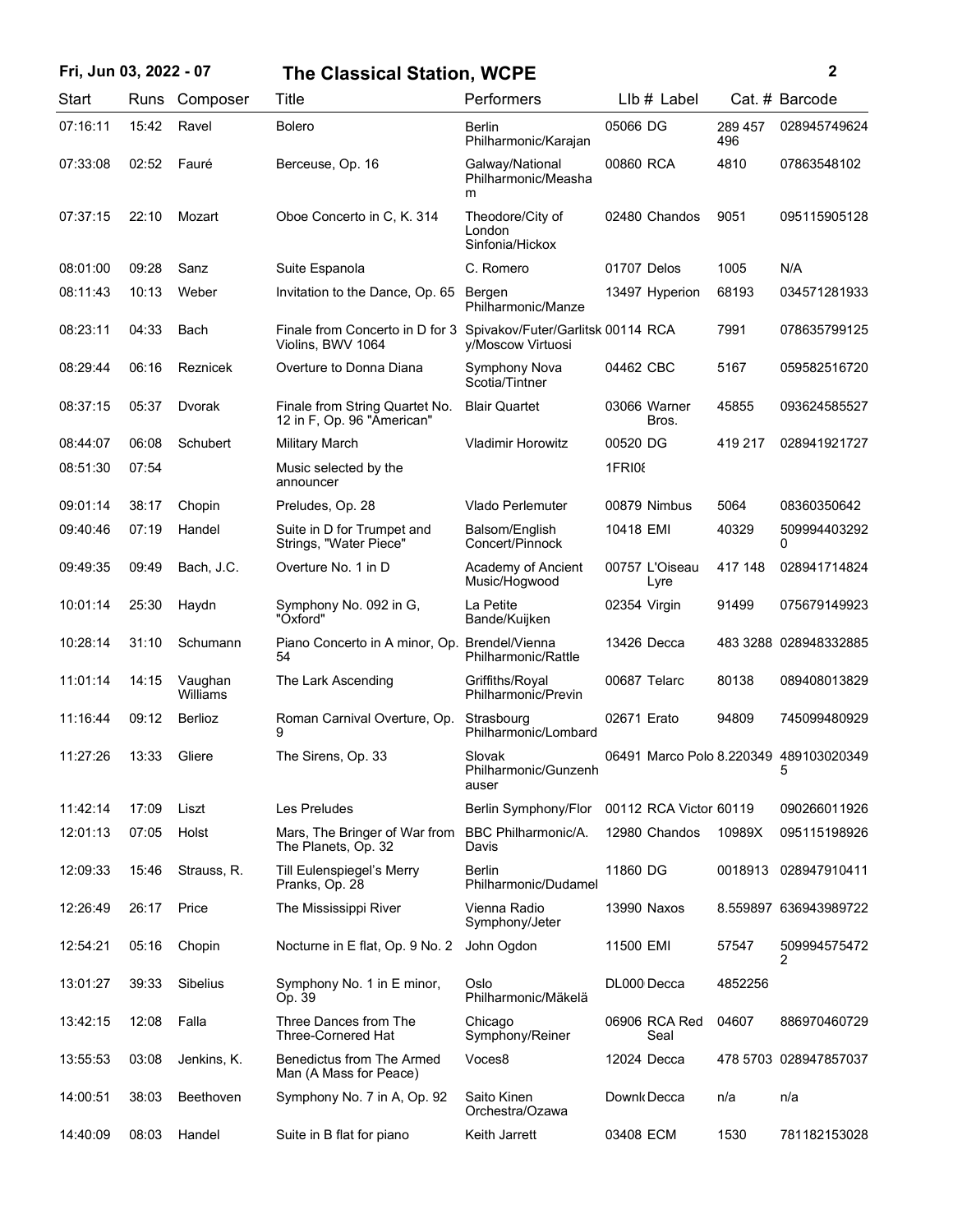| Fri, Jun 03, 2022 - 15 |       |                | <b>The Classical Station, WCPE</b>                                                    |                                                                              |             |                            |                 | 3                     |
|------------------------|-------|----------------|---------------------------------------------------------------------------------------|------------------------------------------------------------------------------|-------------|----------------------------|-----------------|-----------------------|
| Start                  |       | Runs Composer  | Title                                                                                 | Performers                                                                   |             | LIb # Label                |                 | Cat. # Barcode        |
| 14:49:42               | 11:08 | Goldsmith      | Suite from First Knight                                                               | City of Prague<br>Philharmonic/Crouch<br><b>End Festival</b><br>Chorus/Raine | 13609 Silva | Screen                     | 1183            | 738572118327          |
| 15:02:40               | 28:24 | <b>Brahms</b>  | Variations and Fugue in B flat<br>on a Theme by Handel, Op. 24                        | Awadagin Pratt                                                               | 05166 EMI   |                            | 56836           | 724355683625          |
| 15:32:34               | 25:50 | Hanson         | Symphony No. 2, Op. 30<br>"Romantic"                                                  | Cincinnati Pops/Kunzel 05472 Telarc                                          |             |                            | 80649           | 089408064920          |
| 15:59:54               | 07:54 | Williams       | Throne Room and Finale from<br><b>Star Wars</b>                                       | Skywalker<br>Symphony/Williams                                               | 08501 Sony  |                            | 70636           | 886977063626          |
| 16:08:43               | 05:53 | Piazzolla      | Spring (Primavera Porteña)<br>from The Four Seasons of<br><b>Buenos Aires</b>         | Lark/Buffalo<br>Philharmonic/Falletta                                        | PV139 Beau  | Fleuve<br>Records          | 98562           | 605996-9 605996998562 |
| 16:15:31               | 12:16 | Mozart, L.     | Sinfonia Pastorale in G                                                               | Allen/New Zealand<br>Chamber<br>Orch/Armstrong                               |             | 05006 Naxos                |                 | 8.553347 730099434720 |
| 16:29:02               | 25:14 | Strauss, R.    | Suite from Der Rosenkavalier                                                          | Houston<br>Symphony/Eschenbac<br>h.                                          | 04107 RCA   |                            | 68539           | 090266853922          |
| 16:55:11               | 02:32 | Orff           | O Fortuna from Carmina<br>Burana                                                      | Atlanta Sym.<br>Orch.&Chorus/Shaw                                            |             | 09177 Telarc               | 80749           | 089408074929          |
| 16:58:58               | 14:14 | Williams       | Escapades for alto saxophone<br>and orchestra                                         | <b>B.</b> Marsalis/NC<br>Symphony/LLewellyn                                  | 08330 BIS   |                            | 1644            | 731859991644<br>6     |
| 17:14:07               | 06:14 | Higdon         | Legacy                                                                                | Glaser/Novacek                                                               | 07998 Koch  | Internation<br>al Classics | 7738            | 099923773825          |
| 17:21:16               | 07:33 | Bach           | Prelude and Fugue No. 4 in C<br>sharp minor from The<br>Well-Tempered Clavier, Book 1 | <b>Helene Grimaud</b>                                                        | 09687 DG    |                            | 289 477<br>6248 | n/a                   |
| 17:30:04               | 07:42 | Strauss, Josef | Watercolors (A Waltz)                                                                 | Vienna<br>Philharmonic/Ozawa                                                 |             | 05853 Philips              | 289 468<br>999  | 028946899922          |
| 17:38:41               | 04:01 | Copland        | Corral Nocturne from Rodeo                                                            | <b>NY</b><br>Philharmonic/Bernstein                                          | 03805 Sony  | Classical                  | 62617           | 074646261729          |
| 17:43:37               | 08:11 | Strauss Jr.    | Overture to Die Fledermaus                                                            | Vienna<br>Philharmonic/Ozawa                                                 |             | 05853 Philips              | 289 468<br>999  | 028946899922          |
| 17:52:43               | 06:35 | ensel          | Mendelssohn-H November from The Year (Das Sarah Rothenberg<br>Jahr)                   |                                                                              |             | 04145 Arabesque Z6666      |                 | 026724666629          |
| 18:00:33               | 05:06 | Steinberg      | Three songs for flute, viola and Trio Lyra<br>harp                                    |                                                                              | 06229 CBC   | Records                    | 1161            | 059582116128          |
| 18:06:34               | 09:14 | <b>Bruch</b>   | Romance for Viola and<br>Orchestra, Op. 85                                            | Bashmet/London<br>Symphony/N. Jarvi                                          |             | 05643 RCA Victor 63292     |                 | 090266329229          |
| 18:16:43               | 06:53 | Telemann       | Violin Concerto No. 9 in G<br>minor                                                   | Brown/Academy of St. 01054 Philips<br>Martin-in-the-Fields                   |             |                            | 411 125         | 028941112521          |
| 18:24:51               | 21:57 | Saint-Saëns    | <b>Carnival of the Animals</b>                                                        | Ma/Entremont/chambe 09101 Sony<br>r orchestra                                |             |                            | 87277           | 696998727724          |
| 18:47:43               | 11:36 | Weber          | Introduction, Theme &<br>Variations, Op. Posth.                                       | Manasse/Manhattan<br><b>String Quartet</b>                                   | 01850 XLNT  | Music                      | 18004           | N/A                   |
| 19:01:09               | 30:09 | Schumann       | Symphony No. 3 in E flat, Op.<br>97 "Rhenish"                                         | London<br>Symphony/Gardiner                                                  |             | Downk LSO Live             | 844             | n/a                   |
| 19:32:33               | 26:42 | Beethoven      | Symphony No. 8 in F, Op. 93                                                           | Chamber Orchestra of 03246 Teldec<br>Europe/Harnoncourt                      |             |                            | 46452           | 022924645228          |
| 20:01:05               | 17:40 | Bach           | Partita No. 1 in B flat, BWV 825 Richard Goode                                        |                                                                              |             | 10488 Nonesuch             | 79698           | n/a                   |
| 20:20:00               | 14:02 | Prokofiev      | Symphony No. 1 in D, Op. 25<br>"Classical"                                            | Scottish Chamber<br>Orchestra/Swensen                                        | 13267 Linn  |                            | 614             | 691062061476          |
| 20:35:17               | 23:57 | Haydn          | Symphony No. 100 in G.<br>"Military"                                                  | Academy of Ancient<br>Music/Hogwood                                          |             | 00478 L'Oiseau<br>Lyre     | 411833          | 028941183323          |